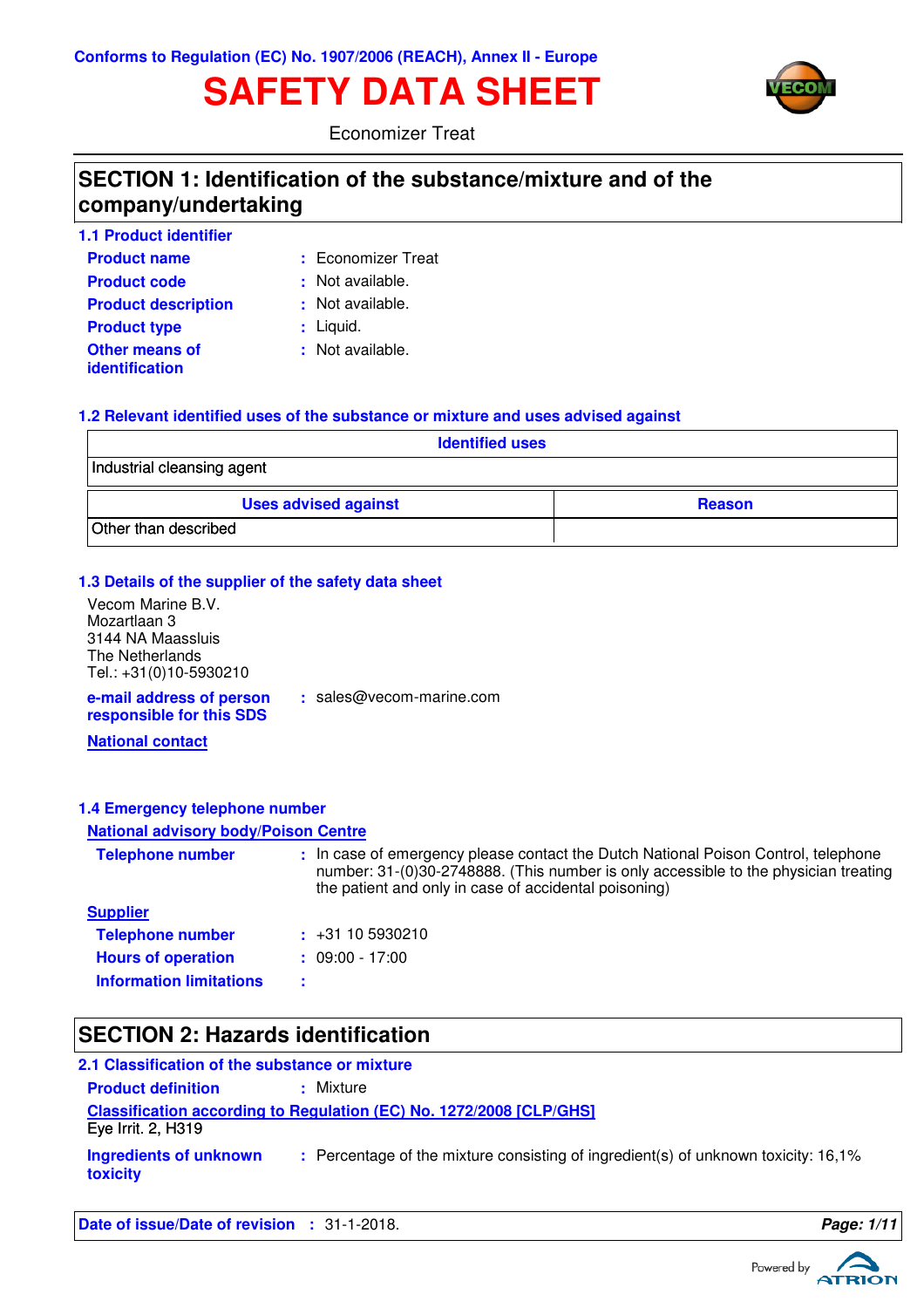### **SECTION 2: Hazards identification**

| : Percentage of the mixture consisting of ingredient(s) of unknown hazards to the<br><b>Ingredients of unknown</b><br>aquatic environment: 36,9%<br>ecotoxicity |  |
|-----------------------------------------------------------------------------------------------------------------------------------------------------------------|--|
|-----------------------------------------------------------------------------------------------------------------------------------------------------------------|--|

#### **Classification according to Directive 1999/45/EC [DPD]**

The product is classified as dangerous according to Directive 1999/45/EC and its amendments.

**Classification :** Xi; R36

**Human health hazards : Irritating to eyes.** 

See Section 16 for the full text of the R phrases or H statements declared above.

See Section 11 for more detailed information on health effects and symptoms.

| <b>2.2 Label elements</b>                                            |                                                                                                                                                                                                    |
|----------------------------------------------------------------------|----------------------------------------------------------------------------------------------------------------------------------------------------------------------------------------------------|
| <b>Hazard pictograms</b>                                             |                                                                                                                                                                                                    |
| <b>Signal word</b>                                                   | : Warning                                                                                                                                                                                          |
| <b>Hazard statements</b>                                             | : Causes serious eye irritation.                                                                                                                                                                   |
| <b>Precautionary statements</b>                                      |                                                                                                                                                                                                    |
| <b>Prevention</b>                                                    | : Wash hands thoroughly after handling. Wear protective gloves/protective<br>clothing/eye protection/face protection.                                                                              |
| <b>Response</b>                                                      | : IF IN EYES: Rinse cautiously with water for several minutes. Remove contact<br>lenses, if present and easy to do. Continue rinsing. If eye irritation persists: Get<br>medical advice/attention. |
| <b>Storage</b>                                                       | : Not applicable.                                                                                                                                                                                  |
| <b>Disposal</b>                                                      | Not applicable.                                                                                                                                                                                    |
| <b>Hazardous ingredients</b>                                         | ammonium nitrate                                                                                                                                                                                   |
| <b>Supplemental label</b><br>elements                                | : Not applicable.                                                                                                                                                                                  |
| <b>Special packaging requirements</b>                                |                                                                                                                                                                                                    |
| <b>Containers to be fitted</b><br>with child-resistant<br>fastenings | : Not applicable.                                                                                                                                                                                  |
| <b>Tactile warning of danger : Not applicable.</b>                   |                                                                                                                                                                                                    |
| <b>2.3 Other hazards</b>                                             |                                                                                                                                                                                                    |
| Other hazards which do<br>not result in classification               | : Not available.                                                                                                                                                                                   |

# **SECTION 3: Composition/information on ingredients**

| <b>Substance/mixture</b>          | Mixture                         |               |                                                                             |                                                                                 |             |
|-----------------------------------|---------------------------------|---------------|-----------------------------------------------------------------------------|---------------------------------------------------------------------------------|-------------|
|                                   |                                 |               |                                                                             | <b>Classification</b>                                                           |             |
| <b>Product/ingredient</b><br>name | <b>Identifiers</b>              | $\frac{9}{6}$ | 67/548/EEC                                                                  | <b>Regulation (EC) No.</b><br>1272/2008 [CLP]                                   | <b>Type</b> |
| ammonium nitrate                  | EC: 229-347-8<br>CAS: 6484-52-2 | $20 - 25$     | O; R8<br>Xi: R36                                                            | Ox. Sol. 3, H272<br>Eye Irrit. 2, H319                                          | $[1]$       |
|                                   |                                 |               | See Section 16 for<br>the full text of the R-<br>phrases declared<br>above. | See Section 16 for the<br>  full text of the H<br>statements declared<br>above. |             |

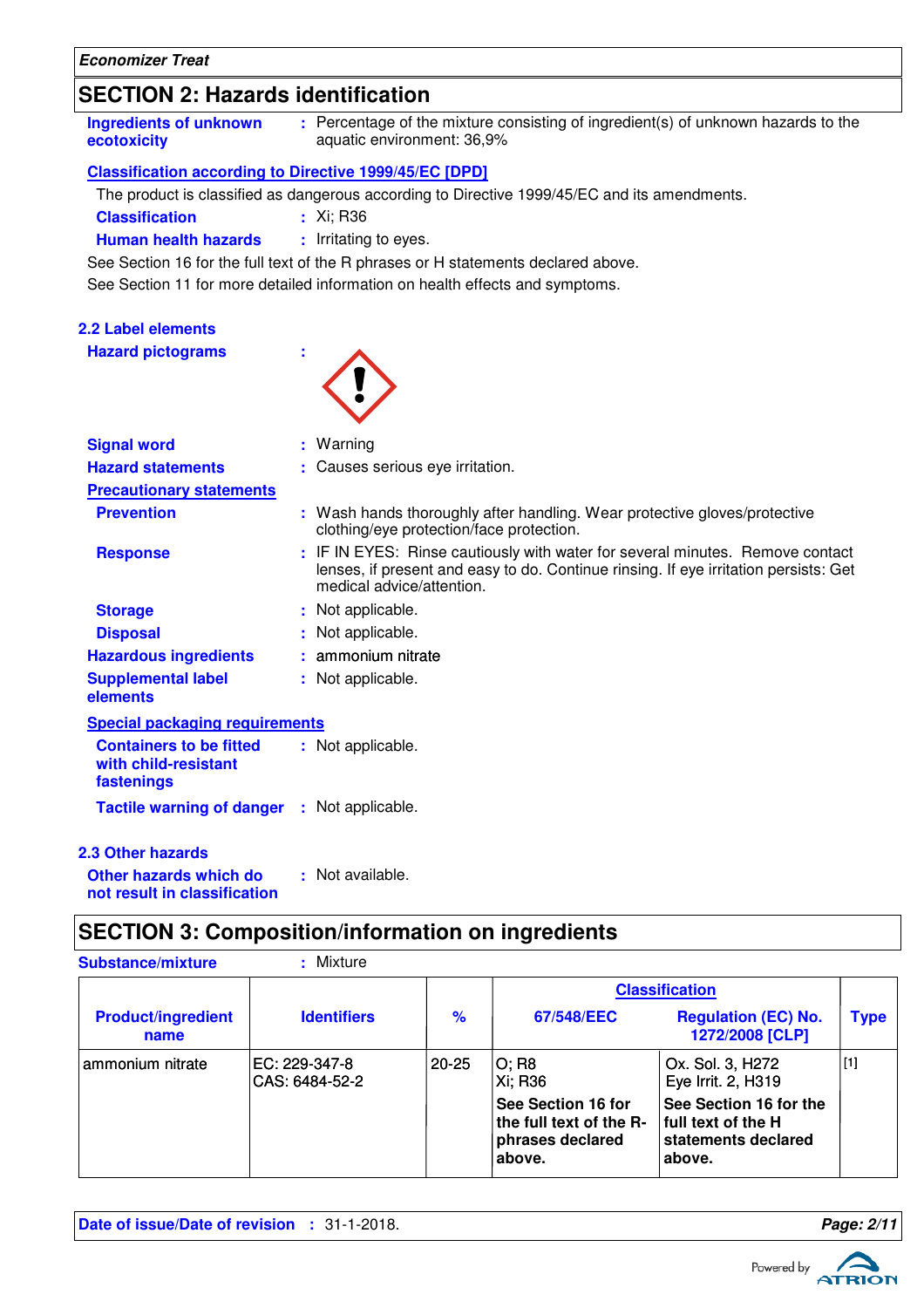### **SECTION 3: Composition/information on ingredients**

There are no additional ingredients present which, within the current knowledge of the supplier and in the concentrations applicable, are classified as hazardous to health or the environment, are PBTs or vPvBs or have been assigned a workplace exposure limit and hence require reporting in this section.

#### Type

[1] Substance classified with a health or environmental hazard

- [2] Substance with a workplace exposure limit
- [3] Substance meets the criteria for PBT according to Regulation (EC) No. 1907/2006, Annex XIII
- [4] Substance meets the criteria for vPvB according to Regulation (EC) No. 1907/2006, Annex XIII

Occupational exposure limits, if available, are listed in Section 8.

### **SECTION 4: First aid measures**

#### **4.1 Description of first aid measures**

| <b>General</b>                    | : In all cases of doubt, or when symptoms persist, seek medical attention. Never give<br>anything by mouth to an unconscious person. If unconscious, place in recovery<br>position and seek medical advice. |
|-----------------------------------|-------------------------------------------------------------------------------------------------------------------------------------------------------------------------------------------------------------|
| <b>Eye contact</b>                | : Check for and remove any contact lenses. Immediately flush eyes with running water<br>for at least 15 minutes, keeping eyelids open. Seek immediate medical attention.                                    |
| <b>Inhalation</b>                 | : Remove to fresh air. Keep person warm and at rest. If not breathing, if breathing is<br>irregular or if respiratory arrest occurs, provide artificial respiration or oxygen by<br>trained personnel.      |
| <b>Skin contact</b>               | : Remove contaminated clothing and shoes. Wash skin thoroughly with soap and<br>water or use recognised skin cleanser. Do NOT use solvents or thinners.                                                     |
| <b>Ingestion</b>                  | : If swallowed, seek medical advice immediately and show the container or label.<br>Keep person warm and at rest. Do not induce vomiting.                                                                   |
| <b>Protection of first-aiders</b> | : No action shall be taken involving any personal risk or without suitable training. It<br>may be dangerous to the person providing aid to give mouth-to-mouth resuscitation.                               |

#### **4.2 Most important symptoms and effects, both acute and delayed**

There are no data available on the preparation itself. The preparation has been assessed following the conventional method of the Dangerous Preparations Directive 1999/45/EC and classified for toxicological hazards accordingly. See sections 3 and 15 for details.

Exposure to component solvent vapour concentrations in excess of the stated occupational exposure limit may result in adverse health effects such as mucous membrane and respiratory system irritation and adverse effects on the kidneys, liver and central nervous system. Symptoms and signs include headache, dizziness, fatigue, muscular weakness, drowsiness and, in extreme cases, loss of consciousness.

Solvents may cause some of the above effects by absorption through the skin. Repeated or prolonged contact with the preparation may cause removal of natural fat from the skin, resulting in non-allergic contact dermatitis and absorption through the skin.

If splashed in the eyes, the liquid may cause irritation and reversible damage.

Ingestion may cause nausea, diarrhea and vomiting.

This takes into account, where known, delayed and immediate effects and also chronic effects of components from short-term and long-term exposure by oral, inhalation and dermal routes of exposure and eye contact.

#### **4.3 Indication of any immediate medical attention and special treatment needed**

- **Notes to physician In case of inhalation of decomposition products in a fire, symptoms may be delayed.** The exposed person may need to be kept under medical surveillance for 48 hours.
- **Specific treatments**
- **:** No specific treatment.

See toxicological information (Section 11)

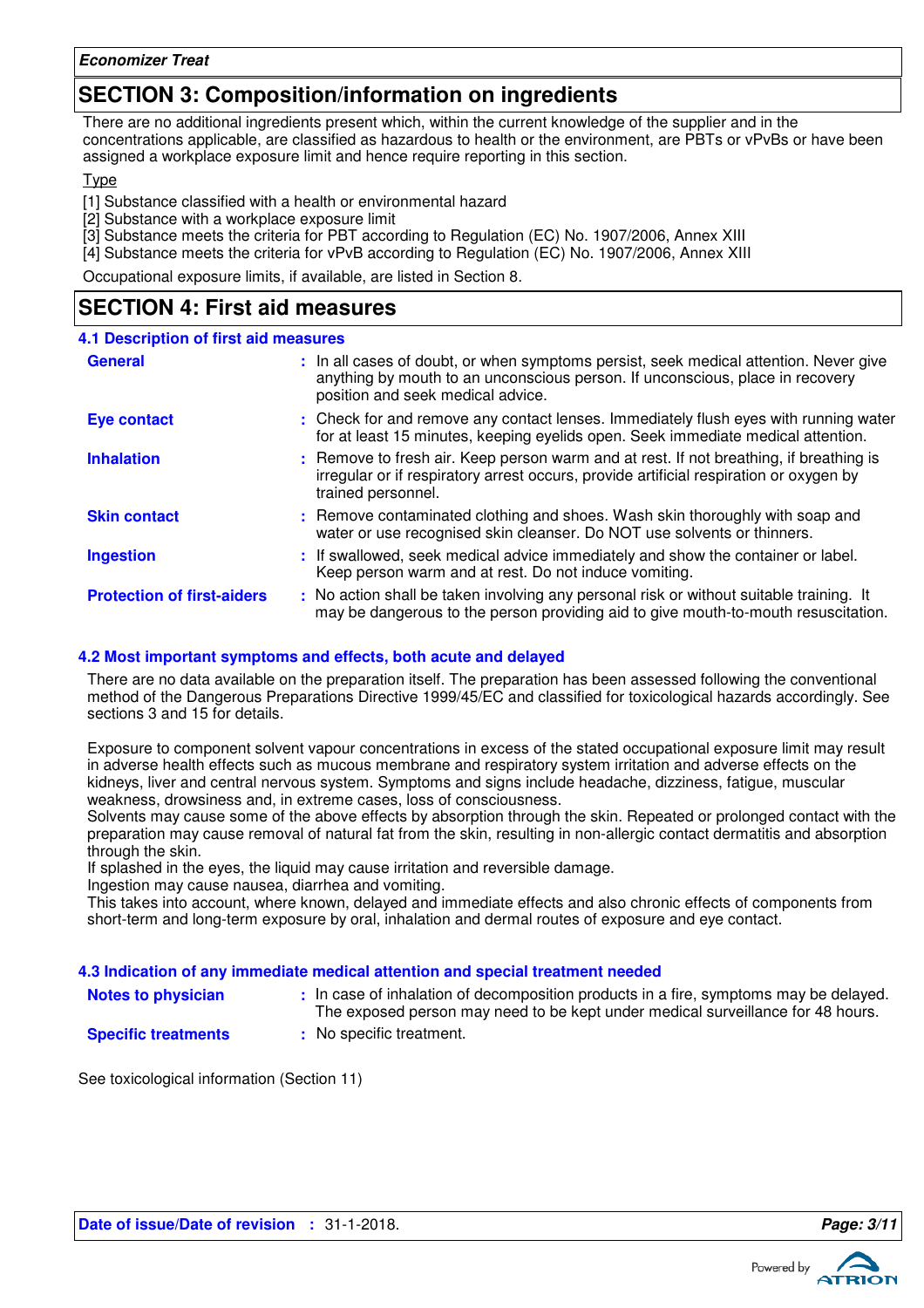### **SECTION 5: Firefighting measures**

| 5.1 Extinguishing media                                   |                                                                                                                              |
|-----------------------------------------------------------|------------------------------------------------------------------------------------------------------------------------------|
| <b>Suitable extinguishing</b><br>media                    | : Recommended: alcohol-resistant foam, CO <sub>2</sub> , powders, water spray.                                               |
| <b>Unsuitable extinguishing</b><br>media                  | : Do not use water jet.                                                                                                      |
| 5.2 Special hazards arising from the substance or mixture |                                                                                                                              |
| <b>Hazards from the</b><br>substance or mixture           | : Fire will produce dense black smoke. Exposure to decomposition products may<br>cause a health hazard.                      |
| <b>Hazardous thermal</b><br>decomposition products        | : Decomposition products may include the following materials: carbon monoxide,<br>carbon dioxide, smoke, oxides of nitrogen. |
| <b>5.3 Advice for firefighters</b>                        |                                                                                                                              |
| <b>Special protective actions</b><br>for fire-fighters    | : Cool closed containers exposed to fire with water. Do not release runoff from fire to<br>drains or watercourses.           |
| <b>Special protective</b><br>equipment for fire-fighters  | : Appropriate breathing apparatus may be required.                                                                           |

### **SECTION 6: Accidental release measures**

|                                                                        | 6.1 Personal precautions, protective equipment and emergency procedures                                                                                                                                                                                                            |
|------------------------------------------------------------------------|------------------------------------------------------------------------------------------------------------------------------------------------------------------------------------------------------------------------------------------------------------------------------------|
| For non-emergency<br>personnel                                         | : Exclude sources of ignition and ventilate the area. Avoid breathing vapour or mist.<br>Refer to protective measures listed in sections 7 and 8.                                                                                                                                  |
| For emergency responders                                               | : If specialised clothing is required to deal with the spillage, take note of any<br>information in Section 8 on suitable and unsuitable materials. See also the<br>information in "For non-emergency personnel".                                                                  |
| <b>6.2 Environmental</b><br>precautions                                | : Do not allow to enter drains or watercourses. If the product contaminates lakes,<br>rivers, or sewers, inform the appropriate authorities in accordance with local<br>regulations.                                                                                               |
| <b>6.3 Methods and materials</b><br>for containment and<br>cleaning up | : Contain and collect spillage with non-combustible, absorbent material e.g. sand,<br>earth, vermiculite or diatomaceous earth and place in container for disposal<br>according to local regulations (see section 13). Preferably clean with a detergent.<br>Avoid using solvents. |
| 6.4 Reference to other<br><b>sections</b>                              | : See Section 1 for emergency contact information.<br>See Section 8 for information on appropriate personal protective equipment.<br>See Section 13 for additional waste treatment information.                                                                                    |

### **SECTION 7: Handling and storage**

The information in this section contains generic advice and guidance. The list of Identified Uses in Section 1 should be consulted for any available use-specific information provided in the Exposure Scenario(s).

| <b>7.1 Precautions for safe</b><br>handling | : Prevent the creation of flammable or explosive concentrations of vapours in air and<br>avoid vapour concentrations higher than the occupational exposure limits.<br>In addition, the product should only be used in areas from which all naked lights and<br>other sources of ignition have been excluded. Electrical equipment should be<br>protected to the appropriate standard.<br>To dissipate static electricity during transfer, earth drum and connect to receiving<br>container with bonding strap. Operators should wear antistatic footwear and clothing<br>and floors should be of the conducting type.<br>Keep away from heat, sparks and flame. No sparking tools should be used.<br>Avoid contact with skin and eyes. Avoid the inhalation of dust, particulates, spray or<br>mist arising from the application of this preparation. Avoid inhalation of dust from |            |
|---------------------------------------------|-------------------------------------------------------------------------------------------------------------------------------------------------------------------------------------------------------------------------------------------------------------------------------------------------------------------------------------------------------------------------------------------------------------------------------------------------------------------------------------------------------------------------------------------------------------------------------------------------------------------------------------------------------------------------------------------------------------------------------------------------------------------------------------------------------------------------------------------------------------------------------------|------------|
| Date of issue/Date of revision : 31-1-2018. |                                                                                                                                                                                                                                                                                                                                                                                                                                                                                                                                                                                                                                                                                                                                                                                                                                                                                     | Page: 4/11 |

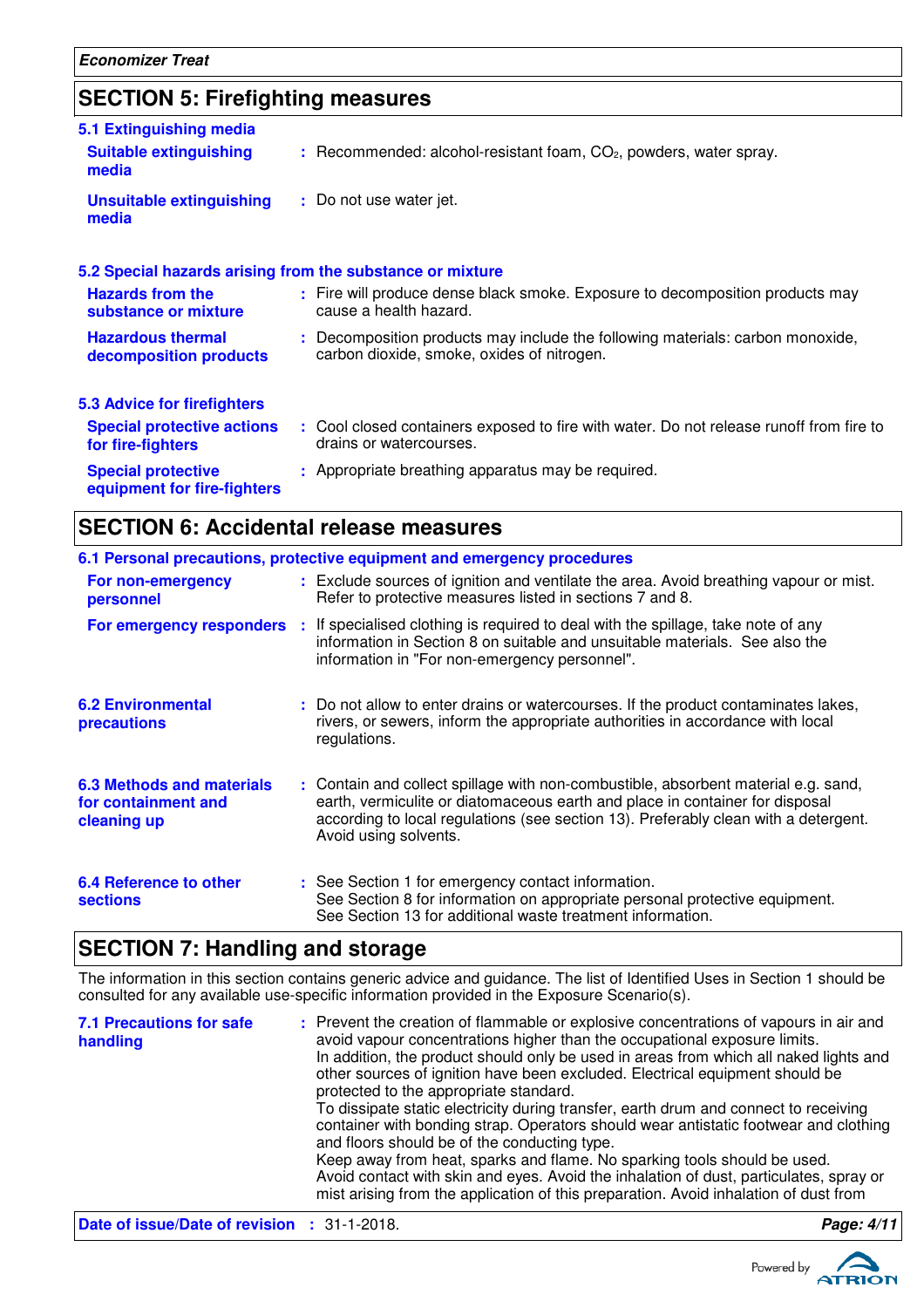### **SECTION 7: Handling and storage**

| sanding.<br>Eating, drinking and smoking should be prohibited in areas where this material is<br>handled, stored and processed.<br>Put on appropriate personal protective equipment (see Section 8).<br>Never use pressure to empty. Container is not a pressure vessel.<br>Always keep in containers made from the same material as the original one.<br>Comply with the health and safety at work laws.<br>Information on fire and explosion protection<br>Vapours are heavier than air and may spread along floors. Vapours may form<br>explosive mixtures with air. |
|-------------------------------------------------------------------------------------------------------------------------------------------------------------------------------------------------------------------------------------------------------------------------------------------------------------------------------------------------------------------------------------------------------------------------------------------------------------------------------------------------------------------------------------------------------------------------|
| : Store in accordance with local regulations.<br>Notes on joint storage<br>Keep away from: oxidising agents, strong alkalis, strong acids.<br>Additional information on storage conditions<br>Observe label precautions. Store in a dry, cool and well-ventilated area. Keep away<br>from heat and direct sunlight. Keep away from sources of ignition. No smoking.<br>Prevent unauthorised access. Containers that have been opened must be carefully<br>resealed and kept upright to prevent leakage.                                                                 |
| : Not available.<br>: Not available.                                                                                                                                                                                                                                                                                                                                                                                                                                                                                                                                    |
|                                                                                                                                                                                                                                                                                                                                                                                                                                                                                                                                                                         |

### **SECTION 8: Exposure controls/personal protection**

The information in this section contains generic advice and guidance. The list of Identified Uses in Section 1 should be consulted for any available use-specific information provided in the Exposure Scenario(s).

#### **8.1 Control parameters**

**Occupational exposure limits**

No exposure limit value known.

**Recommended monitoring procedures :** If this product contains ingredients with exposure limits, personal, workplace atmosphere or biological monitoring may be required to determine the effectiveness of the ventilation or other control measures and/or the necessity to use respiratory protective equipment. Reference should be made to European Standard EN 689 for methods for the assessment of exposure by inhalation to chemical agents and national guidance documents for methods for the determination of hazardous substances.

**Derived effect levels**

No DELs available.

#### **Predicted effect concentrations**

No PECs available.

#### **8.2 Exposure controls**

**Appropriate engineering controls**

Provide adequate ventilation. Where reasonably practicable, this should be achieved **:** by the use of local exhaust ventilation and good general extraction. If these are not sufficient to maintain concentrations of particulates and solvent vapours below the OEL, suitable respiratory protection must be worn.

**Individual protection measures**



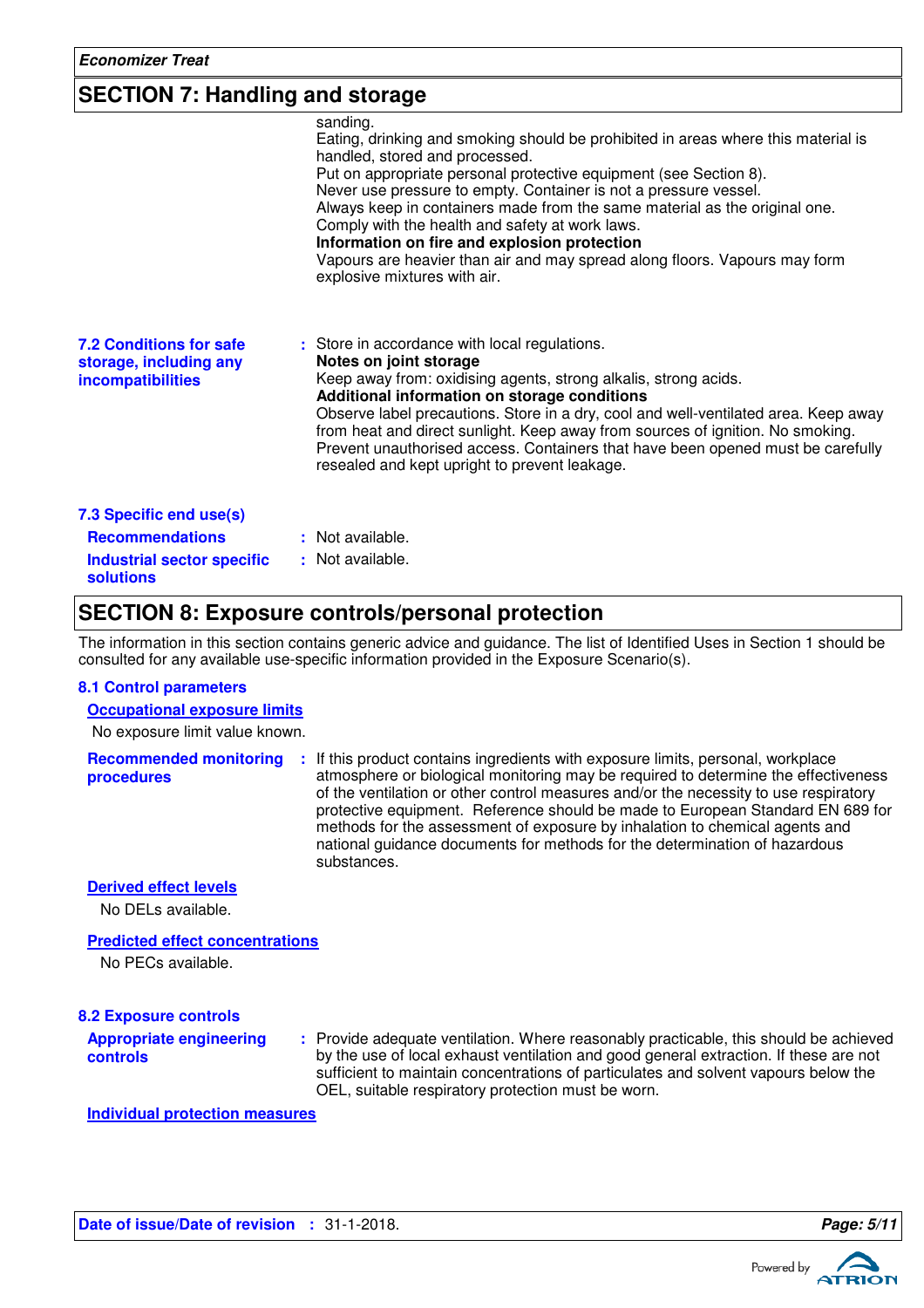### **SECTION 8: Exposure controls/personal protection**

| <b>Hygiene measures</b>                          | : Wash hands, forearms and face thoroughly after handling chemical products, before<br>eating, smoking and using the lavatory and at the end of the working period.<br>Appropriate techniques should be used to remove potentially contaminated clothing.<br>Wash contaminated clothing before reusing. Ensure that eyewash stations and<br>safety showers are close to the workstation location. |  |
|--------------------------------------------------|---------------------------------------------------------------------------------------------------------------------------------------------------------------------------------------------------------------------------------------------------------------------------------------------------------------------------------------------------------------------------------------------------|--|
| <b>Eye/face protection</b>                       | : Wear safety glasses with side protection in accordance with EN 166.                                                                                                                                                                                                                                                                                                                             |  |
| <b>Skin protection</b>                           |                                                                                                                                                                                                                                                                                                                                                                                                   |  |
| <b>Hand protection</b>                           | Barrier creams may help to protect the exposed areas of the skin but should not be<br>applied once exposure has occurred.                                                                                                                                                                                                                                                                         |  |
| <b>Gloves</b>                                    | Wear suitable gloves tested to EN374. The quality of the chemical-resistant<br>protective gloves must be chosen as a function of the specific workplace<br>concentrations and quantity of hazardous substances.                                                                                                                                                                                   |  |
|                                                  | The recommendation for the type or types of glove to use when handling this product<br>is based on information from the following source:                                                                                                                                                                                                                                                         |  |
|                                                  | The user must check that the final choice of type of glove selected for handling this<br>product is the most appropriate and takes into account the particular conditions of<br>use, as included in the user's risk assessment.                                                                                                                                                                   |  |
| <b>Body protection</b>                           | : Personnel should wear antistatic clothing made of natural fibres or of high-<br>temperature-resistant synthetic fibres.                                                                                                                                                                                                                                                                         |  |
| <b>Other skin protection</b>                     | : Appropriate footwear and any additional skin protection measures should be<br>selected based on the task being performed and the risks involved and should be<br>approved by a specialist before handling this product.                                                                                                                                                                         |  |
| <b>Respiratory protection</b>                    | : If workers are exposed to concentrations above the exposure limit, they must use<br>appropriate, certified respirators.                                                                                                                                                                                                                                                                         |  |
| <b>Environmental exposure</b><br><b>controls</b> | Do not allow to enter drains or watercourses.                                                                                                                                                                                                                                                                                                                                                     |  |

# **SECTION 9: Physical and chemical properties**

| 9.1 Information on basic physical and chemical properties |                                                                        |
|-----------------------------------------------------------|------------------------------------------------------------------------|
| <b>Appearance</b>                                         |                                                                        |
| <b>Physical state</b>                                     | $:$ Liquid.                                                            |
| <b>Colour</b>                                             | : Yellow.                                                              |
| <b>Odour</b>                                              | : Not available.                                                       |
| <b>Odour threshold</b>                                    | : Not available.                                                       |
| pH                                                        | -8<br>÷.                                                               |
| <b>Melting point/freezing point</b>                       | : Not available.                                                       |
| Initial boiling point and boiling                         | : Not available.                                                       |
| range                                                     |                                                                        |
| <b>Flash point</b>                                        | : Closed cup: Not applicable. [Product does not sustain combustion.]   |
| <b>Evaporation rate</b>                                   | : Not available.                                                       |
| <b>Flammability (solid, gas)</b>                          | : Not available.                                                       |
| <b>Burning time</b>                                       | : Not applicable.                                                      |
| <b>Burning rate</b>                                       | Not applicable.                                                        |
| <b>Upper/lower flammability or</b>                        | : Not available.                                                       |
| explosive limits                                          |                                                                        |
| <b>Vapour pressure</b>                                    | : Not available.                                                       |
| <b>Vapour density</b>                                     | : Not available.                                                       |
| <b>Relative density</b>                                   | $: 1,24$ to 1,26                                                       |
| <b>Solubility(ies)</b>                                    | : Easily soluble in the following materials: cold water and hot water. |
| <b>Partition coefficient: n-</b>                          | : Not applicable.                                                      |
| octanol/water                                             |                                                                        |
|                                                           |                                                                        |

**Date of issue/Date of revision :** 31-1-2018. **Page: 6/11** 



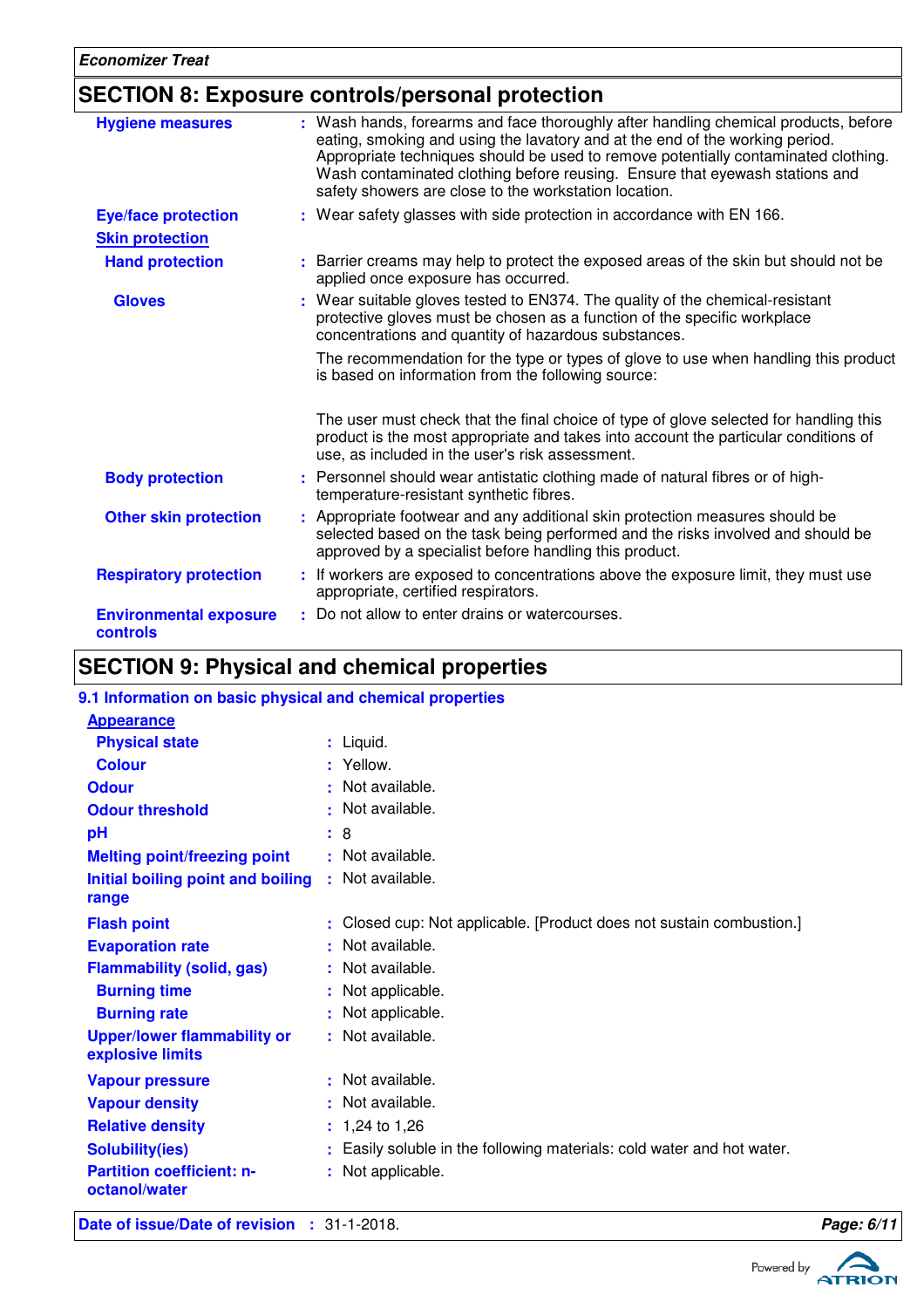### **SECTION 9: Physical and chemical properties**

| <b>Auto-ignition temperature</b> | : Not applicable. |
|----------------------------------|-------------------|
| <b>Decomposition temperature</b> | : Not available.  |
| <b>Viscosity</b>                 | : Not available.  |
| <b>Explosive properties</b>      | : Not available.  |
| <b>Oxidising properties</b>      | : Not available.  |

#### **9.2 Other information**

No additional information.

### **SECTION 10: Stability and reactivity**

| <b>10.1 Reactivity</b>                            | : No specific test data related to reactivity available for this product or its ingredients.                                        |
|---------------------------------------------------|-------------------------------------------------------------------------------------------------------------------------------------|
| <b>10.2 Chemical stability</b>                    | : Stable under recommended storage and handling conditions (see section 7).                                                         |
| <b>10.3 Possibility of</b><br>hazardous reactions | : Under normal conditions of storage and use, hazardous reactions will not occur.                                                   |
| <b>10.4 Conditions to avoid</b>                   | : When exposed to high temperatures may produce hazardous decomposition<br>products.                                                |
| 10.5 Incompatible materials                       | : Keep away from the following materials to prevent strong exothermic reactions:<br>oxidising agents, strong alkalis, strong acids. |
| <b>10.6 Hazardous</b><br>decomposition products   | : Under normal conditions of storage and use, hazardous decomposition products<br>should not be produced.                           |

### **SECTION 11: Toxicological information**

#### **11.1 Information on toxicological effects**

There are no data available on the preparation itself. The preparation has been assessed following the conventional method of the Dangerous Preparations Directive 1999/45/EC and classified for toxicological hazards accordingly. See sections 3 and 15 for details.

Exposure to component solvent vapour concentrations in excess of the stated occupational exposure limit may result in adverse health effects such as mucous membrane and respiratory system irritation and adverse effects on the kidneys, liver and central nervous system. Symptoms and signs include headache, dizziness, fatigue, muscular weakness, drowsiness and, in extreme cases, loss of consciousness.

Solvents may cause some of the above effects by absorption through the skin. Repeated or prolonged contact with the preparation may cause removal of natural fat from the skin, resulting in non-allergic contact dermatitis and absorption through the skin.

If splashed in the eyes, the liquid may cause irritation and reversible damage.

Ingestion may cause nausea, diarrhea and vomiting.

This takes into account, where known, delayed and immediate effects and also chronic effects of components from short-term and long-term exposure by oral, inhalation and dermal routes of exposure and eye contact.

### **Acute toxicity**

| <b>Product/ingredient name</b>                                                 | <b>Result</b>    | <b>Species</b> | <b>Dose</b> | <b>Exposure</b> |
|--------------------------------------------------------------------------------|------------------|----------------|-------------|-----------------|
| ammonium nitrate                                                               | LD50 Oral        | Rat            | 2217 mg/kg  | -               |
| <b>Conclusion/Summary</b><br><b>Acute toxicity estimates</b><br>Not available. | : Not available. |                |             |                 |
| <b>Irritation/Corrosion</b><br><b>Conclusion/Summary</b>                       | : Not available. |                |             |                 |
| Date of issue/Date of revision : 31-1-2018.                                    |                  |                |             | Page: 7/11      |

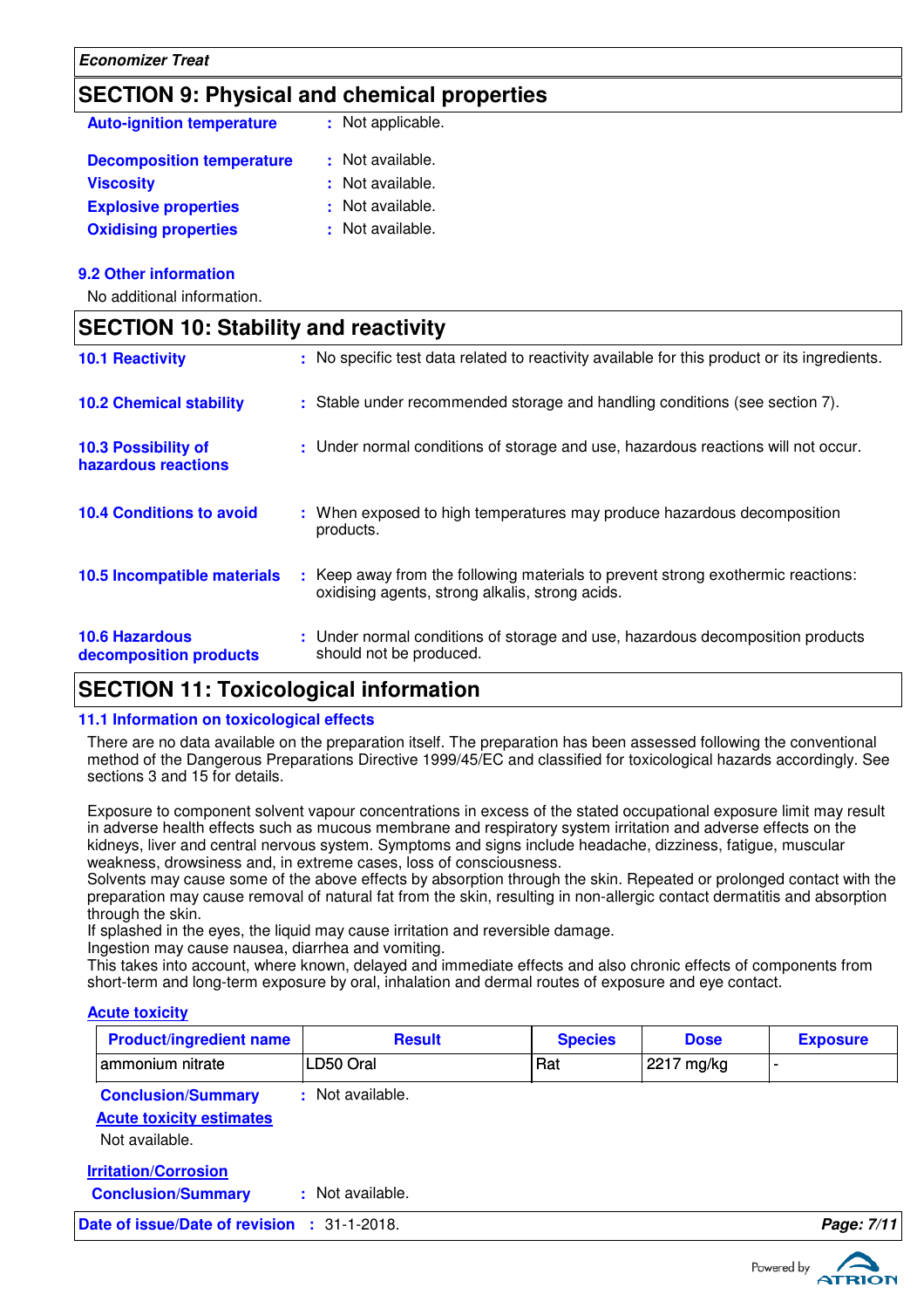### **SECTION 11: Toxicological information**

| <b>Sensitisation</b>                              |                      |
|---------------------------------------------------|----------------------|
| <b>Conclusion/Summary</b>                         | : Not available.     |
| <b>Mutagenicity</b>                               |                      |
| <b>Conclusion/Summary</b>                         | $\pm$ Not available. |
| <b>Carcinogenicity</b>                            |                      |
| <b>Conclusion/Summary</b>                         | : Not available.     |
| <b>Reproductive toxicity</b>                      |                      |
| <b>Conclusion/Summary</b>                         | : Not available.     |
| <b>Teratogenicity</b>                             |                      |
| <b>Conclusion/Summary</b>                         | : Not available.     |
| Specific target organ toxicity (single exposure)  |                      |
| Not available.                                    |                      |
| Cussifie towart overan toviaity (venested ovnasy) |                      |

**Specific target organ toxicity (repeated exposure)** Not available.

#### **Aspiration hazard**

Not available.

**Other information :** : Not available.

### **SECTION 12: Ecological information**

#### **12.1 Toxicity**

There are no data available on the preparation itself. Do not allow to enter drains or watercourses.

The preparation has been assessed following the conventional method of the Dangerous Preparations Directive 1999/45/EC and is not classified as dangerous for the environment.

| <b>Product/ingredient name</b> | <b>Result</b>                     | <b>Species</b>          | <b>Exposure</b> |
|--------------------------------|-----------------------------------|-------------------------|-----------------|
| I ammonium nitrate             | Chronic NOEC > 6 mg/L Fresh water | Crustaceans - Cladocera | $ 21$ days      |
| Conclusion Cummon              | Not ovojloblo                     |                         |                 |

**Conclusion/Summary :** Not available.

#### **12.2 Persistence and degradability**

**Conclusion/Summary :** Not available.

#### **12.3 Bioaccumulative potential**

| <b>Product/ingredient name</b> LogP <sub>ow</sub> | <b>BCF</b> | <b>Potential</b> |
|---------------------------------------------------|------------|------------------|
| Economizer Treat                                  |            | low              |

| <b>12.4 Mobility in soil</b>                     |                  |
|--------------------------------------------------|------------------|
| <b>Soil/water partition</b><br>coefficient (Koc) | : Not available. |
| <b>Mobility</b>                                  | : Not available. |

|            | 12.5 Results of PBT and vPvB assessment |
|------------|-----------------------------------------|
| <b>PBT</b> | : Not applicable.                       |

- **vPvB :** Not applicable.
- **12.6 Other adverse effects** : No known significant effects or critical hazards.

**Date of issue/Date of revision :** 31-1-2018. **Page: 8/11**

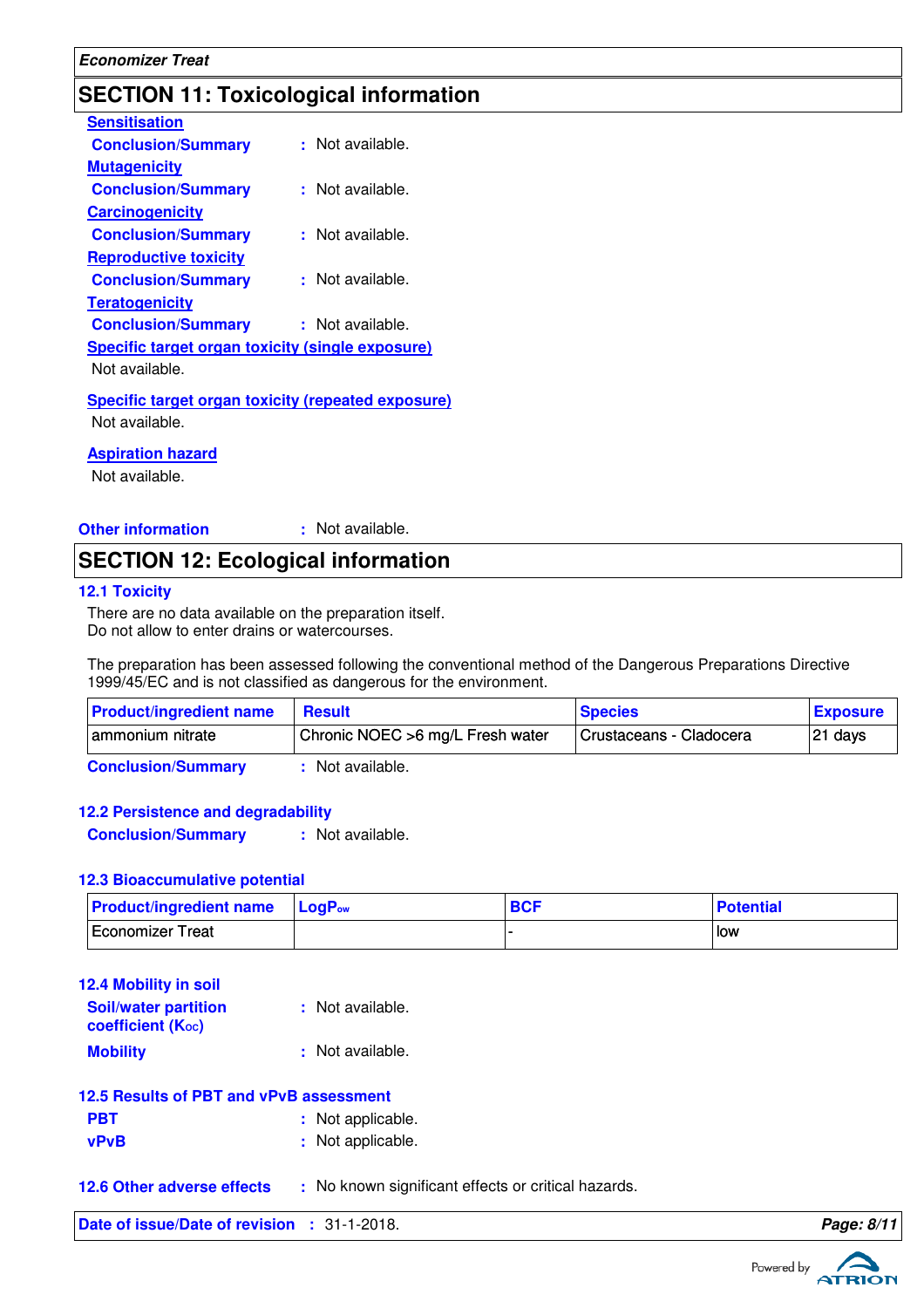### **SECTION 13: Disposal considerations**

The information in this section contains generic advice and guidance. The list of Identified Uses in Section 1 should be consulted for any available use-specific information provided in the Exposure Scenario(s).

Do not allow to enter drains or watercourses.

Dispose of according to all federal, state and local applicable regulations.

### **13.1 Waste treatment methods**

| <b>Product</b>             |                                                                                                                                                                                                                                                                                                                                                                                                                                                                                                                                                               |
|----------------------------|---------------------------------------------------------------------------------------------------------------------------------------------------------------------------------------------------------------------------------------------------------------------------------------------------------------------------------------------------------------------------------------------------------------------------------------------------------------------------------------------------------------------------------------------------------------|
| <b>Methods of disposal</b> | : The generation of waste should be avoided or minimised wherever possible.<br>Significant quantities of waste product residues should not be disposed of via the<br>foul sewer but processed in a suitable effluent treatment plant. Dispose of surplus<br>and non-recyclable products via a licensed waste disposal contractor. Disposal of<br>this product, solutions and any by-products should at all times comply with the<br>requirements of environmental protection and waste disposal legislation and any<br>regional local authority requirements. |
| <b>Hazardous waste</b>     | : The classification of the product may meet the criteria for a hazardous waste.                                                                                                                                                                                                                                                                                                                                                                                                                                                                              |
| <b>Packaging</b>           |                                                                                                                                                                                                                                                                                                                                                                                                                                                                                                                                                               |
| <b>Methods of disposal</b> | : The generation of waste should be avoided or minimised wherever possible. Waste<br>packaging should be recycled. Incineration or landfill should only be considered<br>when recycling is not feasible.                                                                                                                                                                                                                                                                                                                                                      |
| <b>Special precautions</b> | : This material and its container must be disposed of in a safe way. Care should be<br>taken when handling emptied containers that have not been cleaned or rinsed out.<br>Empty containers or liners may retain some product residues. Avoid dispersal of<br>spilt material and runoff and contact with soil, waterways, drains and sewers.                                                                                                                                                                                                                  |

# **SECTION 14: Transport information**

|                                                | <b>ADR/RID</b>                                                                                                                                                                                                                               | <b>ADN/ADNR</b>                                                                                                                                                                                                                              | <b>IMDG</b>                                                                                                                                                                                                                                  | <b>IATA</b>                                                                                                                                                                                                                                  |
|------------------------------------------------|----------------------------------------------------------------------------------------------------------------------------------------------------------------------------------------------------------------------------------------------|----------------------------------------------------------------------------------------------------------------------------------------------------------------------------------------------------------------------------------------------|----------------------------------------------------------------------------------------------------------------------------------------------------------------------------------------------------------------------------------------------|----------------------------------------------------------------------------------------------------------------------------------------------------------------------------------------------------------------------------------------------|
| 14.1 UN number                                 | Not regulated.                                                                                                                                                                                                                               | Not regulated.                                                                                                                                                                                                                               | Not regulated.                                                                                                                                                                                                                               | Not regulated.                                                                                                                                                                                                                               |
| 14.2 UN proper<br>shipping name                | $\overline{a}$                                                                                                                                                                                                                               |                                                                                                                                                                                                                                              |                                                                                                                                                                                                                                              |                                                                                                                                                                                                                                              |
| <b>14.3 Transport</b><br>hazard class(es)      |                                                                                                                                                                                                                                              |                                                                                                                                                                                                                                              |                                                                                                                                                                                                                                              |                                                                                                                                                                                                                                              |
| 14.4 Packing<br>group                          |                                                                                                                                                                                                                                              |                                                                                                                                                                                                                                              |                                                                                                                                                                                                                                              |                                                                                                                                                                                                                                              |
| 14.5<br><b>Environmental</b><br>hazards        | No.                                                                                                                                                                                                                                          | No.                                                                                                                                                                                                                                          | No.                                                                                                                                                                                                                                          | No.                                                                                                                                                                                                                                          |
| <b>14.6 Special</b><br>precautions for<br>user | <b>Transport within</b><br>user's premises:<br>always transport in<br>closed containers that<br>are upright and<br>secure. Ensure that<br>persons transporting<br>the product know what<br>to do in the event of an<br>accident or spillage. | <b>Transport within</b><br>user's premises:<br>always transport in<br>closed containers that<br>are upright and<br>secure. Ensure that<br>persons transporting<br>the product know what<br>to do in the event of an<br>accident or spillage. | <b>Transport within</b><br>user's premises:<br>always transport in<br>closed containers that<br>are upright and<br>secure. Ensure that<br>persons transporting<br>the product know what<br>to do in the event of an<br>accident or spillage. | <b>Transport within</b><br>user's premises:<br>always transport in<br>closed containers that<br>are upright and<br>secure. Ensure that<br>persons transporting<br>the product know what<br>to do in the event of an<br>accident or spillage. |
| <b>Additional</b><br>information               |                                                                                                                                                                                                                                              |                                                                                                                                                                                                                                              |                                                                                                                                                                                                                                              |                                                                                                                                                                                                                                              |

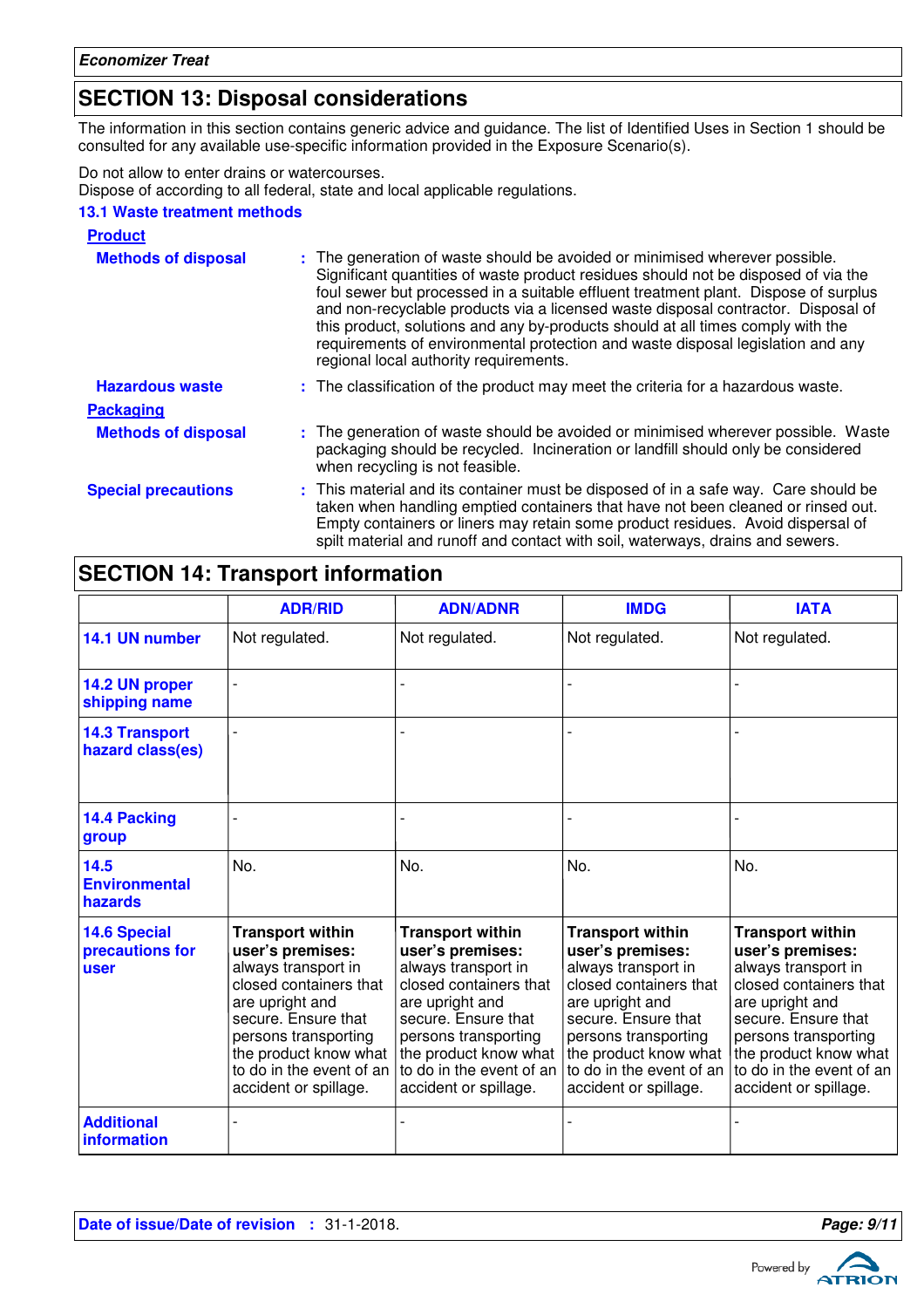**Economizer Treat**

### **SECTION 14: Transport information**

**14.7 Transport in bulk according to Annex II of MARPOL 73/78 and the IBC Code :** Not available.

**EU Regulation (EC) No. 1907/2006 (REACH)**

### **SECTION 15: Regulatory information**

| Annex XIV - List of substances subject to authorisation                                                                                                         |                                                                                                                                                                                                                                                                                                     |
|-----------------------------------------------------------------------------------------------------------------------------------------------------------------|-----------------------------------------------------------------------------------------------------------------------------------------------------------------------------------------------------------------------------------------------------------------------------------------------------|
| <b>Substances of very high concern</b>                                                                                                                          |                                                                                                                                                                                                                                                                                                     |
| None of the components are listed.                                                                                                                              |                                                                                                                                                                                                                                                                                                     |
| <b>Annex XVII - Restrictions</b><br>on the manufacture,<br>placing on the market and<br>use of certain dangerous<br>substances, mixtures and<br><b>articles</b> | : Not applicable.                                                                                                                                                                                                                                                                                   |
| <b>Other EU regulations</b>                                                                                                                                     |                                                                                                                                                                                                                                                                                                     |
| <b>VOC for Ready-for-Use</b><br><b>Mixture</b>                                                                                                                  | : Not applicable.                                                                                                                                                                                                                                                                                   |
| <b>Europe inventory</b>                                                                                                                                         | : All components are listed or exempted.                                                                                                                                                                                                                                                            |
| <b>Black List Chemicals</b>                                                                                                                                     | : Not listed                                                                                                                                                                                                                                                                                        |
| <b>Priority List Chemicals</b>                                                                                                                                  | : Not listed                                                                                                                                                                                                                                                                                        |
| <b>Integrated pollution</b><br>prevention and control<br>list (IPPC) - Air                                                                                      | : Not listed                                                                                                                                                                                                                                                                                        |
| <b>Integrated pollution</b><br>prevention and control<br>list (IPPC) - Water                                                                                    | : Not listed                                                                                                                                                                                                                                                                                        |
| <b>Industrial use</b>                                                                                                                                           | : The information contained in this safety data sheet does not constitute the user's<br>own assessment of workplace risks, as required by other health and safety<br>legislation. The provisions of the national health and safety at work regulations apply<br>to the use of this product at work. |
| <b>International regulations</b>                                                                                                                                |                                                                                                                                                                                                                                                                                                     |
| <b>Chemical Weapons</b><br><b>Convention List Schedule I</b><br><b>Chemicals</b>                                                                                | : Not listed                                                                                                                                                                                                                                                                                        |
| <b>Chemical Weapons</b><br><b>Convention List Schedule II</b><br><b>Chemicals</b>                                                                               | : Not listed                                                                                                                                                                                                                                                                                        |
| <b>Chemical Weapons</b><br><b>Convention List Schedule III</b><br><b>Chemicals</b>                                                                              | : Not listed                                                                                                                                                                                                                                                                                        |
| <b>15.2 Chemical Safety</b><br><b>Assessment</b>                                                                                                                | : This product contains substances for which Chemical Safety Assessments are still<br>required.                                                                                                                                                                                                     |

**15.1 Safety, health and environmental regulations/legislation specific for the substance or mixture**